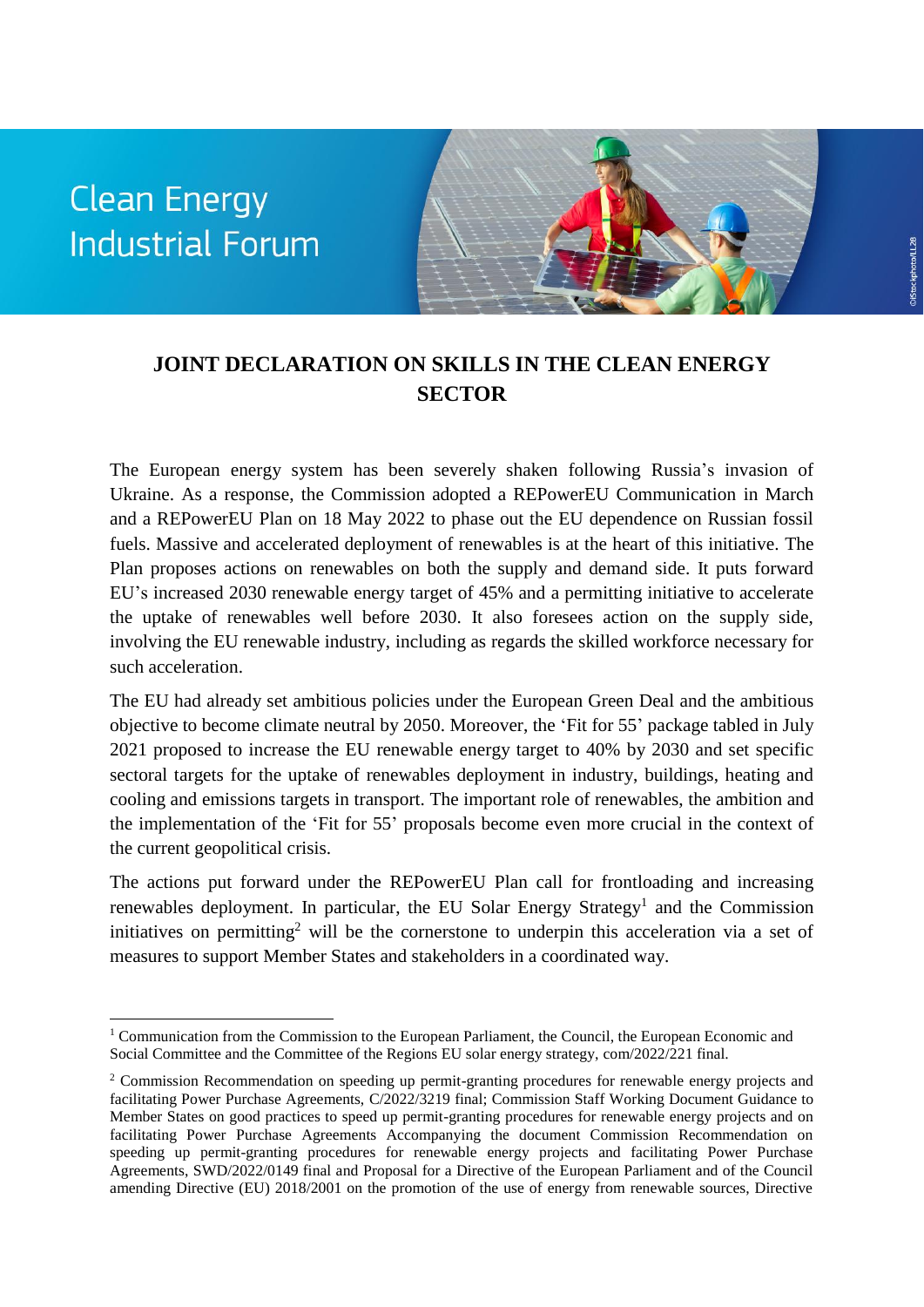The European clean energy industry has a key role in this accelerated transition and its contribution will be vital to deliver and integrate the volumes of renewable energy required to achieve the REPowerEU objectives and the European Green Deal aim to deliver the reliable, affordable and sustainable clean energy for all.

A sufficient number of staff with the necessary skills - particularly in technical and STEM (Science, Technology, Engineering and Mathematics) fields - will be critical to ensure a fast, steady and equitable deployment of clean energy solutions and to make sure that this is done in a timely and professional way, both upstream and downstream in the value chain.

Shortage of skills and lack of an adequate workforce in the various segments of clean energy technologies' value chains could disrupt the necessary pace for development of renewable energy and thus put at risk the achievement of the REPowerEU goals and the proposed EU renewable energy target for 2030. The lack of workforce with adequate skills risks being a significant barrier to investments and is recognised as one of the most serious concerns by the industry. The REPowerEU Plan calls for additional efforts to overcome the shortage of skilled workforce to enable the acceleration of renewables deployment and announces support to skills through ERASMUS + and the Joint Undertaking on Clean Hydrogen, with the launch of a large project to develop skills for the hydrogen economy. Specific actions on addressing shortage of skills are also proposed in the EU Solar Energy Strategy and in the "Commission Recommendation on speeding up permit-granting procedures for renewable energy projects and facilitating Power Purchase Agreements".

Considering that a well-trained and sufficient clean energy workforce is a major factor of competitiveness for the clean energy industry and a decisive condition for the manufacturing, deployment and management of the clean energy technologies needed to achieve the EU energy and climate objectives, the participants of the Clean Energy Industrial Forum:

- Commit and call on all stakeholders in the clean energy sector to **step up their efforts and investment in the development of the skills required by the energy transition**. Both public and private stakeholders are asked to plan in advance future skills and workforce needs and urgently roll out the necessary initiatives to make sure that there are sufficient and skilled workers to deliver the energy transition towards reaching the 2030 energy and climate targets;
- Commit and call on all stakeholders in the clean energy sector to **strengthen their reskilling and upskilling programmes** by investing more in education and training programmes and actions to match job offer and demand;

 $\ddot{\phantom{a}}$ 

<sup>2010/31/</sup>EU on the energy performance of buildings and Directive 2012/27/EU on energy efficiency, COM/2022/222 final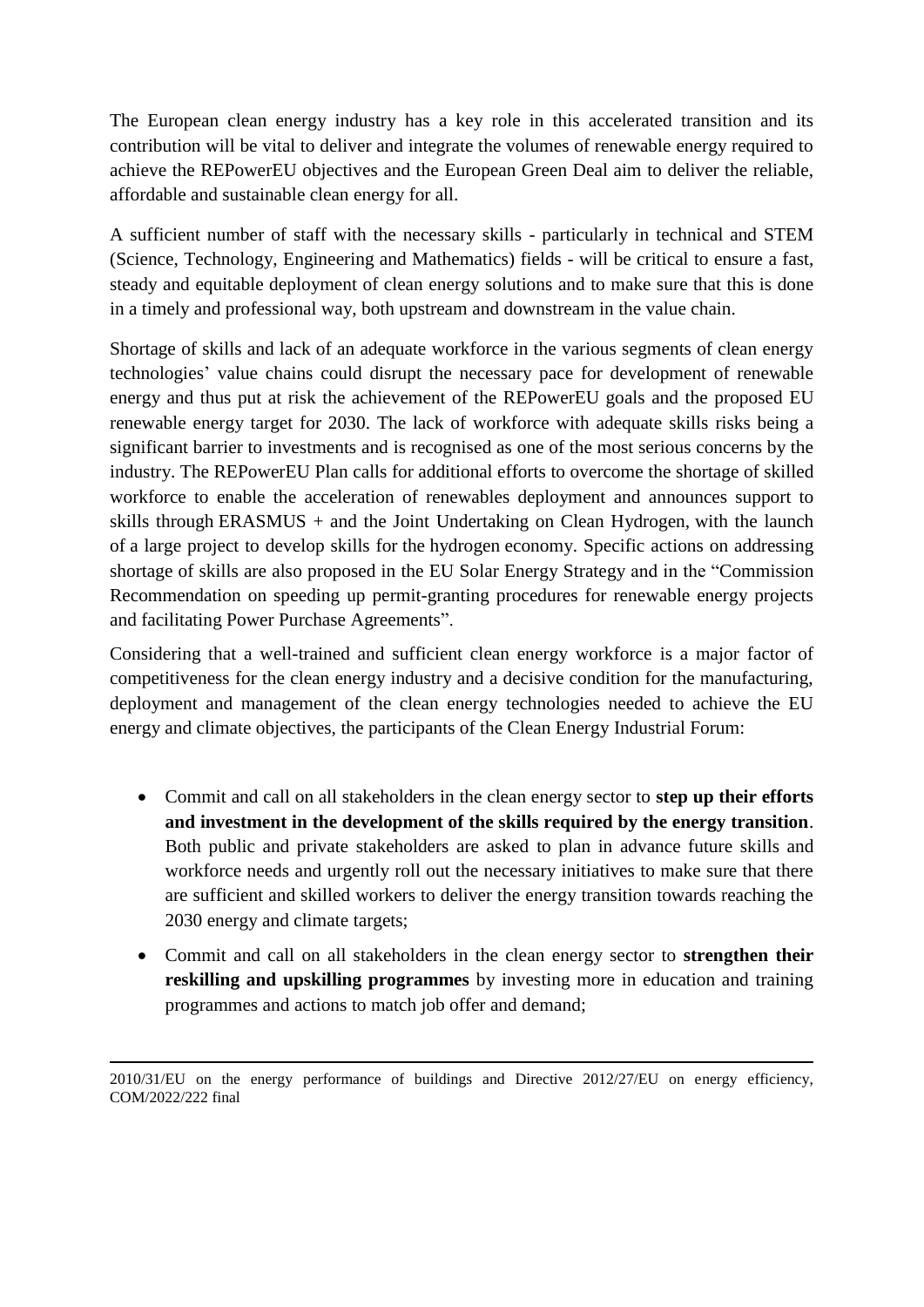- Call on **public authorities at Member States and local level to take urgent action** for putting forward the targeted training and education programmes and for providing the right financial support for these programmes, setting clear targets for the upskilling and reskilling of workers in strategic value-chains in line with the REPowerEU Plan;
- Call on **public authorities to make the best possible use of existing EU financing instruments** - such as the Recovery and Resilience Facility, the European Social Fund, the European Regional Development Fund and all other EU and national funds that can support urgent action to address the shortage of skills – and exploit their potential at best to bring the necessary skills into the clean energy sector;
- Considers the **upskilling of civil servants**, coupled with a simultaneous modernisation process of the public sector, **of most urgent importance to speed up the permitting procedures** for renewable energy installations. Therefore, they strongly welcome the Commission's recommendation for Member States<sup>3</sup> to "use the Union and national funding opportunities available for upskilling and reskilling, in particular at regional and local level, and consider setting up an Alliance for sectoral cooperation on skills to bridge the skills gap of staff working on permit-granting procedures and on environmental assessments";
- **Support the Pact for Skills**, welcome the creation of a Large Scale Partnership for Skills in the Offshore Renewable Energy and call on all stakeholders in the clean energy sector to work together, supported by the European Commission and Member States, for the **creation of a similar Partnership for onshore renewable energy**, the importance of which was highlighted in the REPowerEU Plan and, in particular, in the EU Solar Energy Strategy;
- Support the strengthened provisions of **Article 18 of the proposal amending the Renewable Energy Directive EU/2018/2001<sup>4</sup>** and call on Member States to implement swiftly these provisions by making sure that adequate measures and incentives are put in place.

<sup>1</sup> <sup>3</sup> Commission Recommendation on speeding up permit-granting procedures for renewable energy projects and facilitating Power Purchase Agreements, COM(2022)3219.

<sup>4</sup> Proposal for a Directive of the European Parliament and of the Council amending Directive (EU) 2018/2001 of the European Parliament and of the Council, Regulation (EU) 2018/1999 of the European Parliament and of the Council and Directive 98/70/EC of the European Parliament and of the Council as regards the promotion of energy from renewable sources, and repealing Council Directive (EU) 2015/652, COM/2021/557 final, which provides that "*Member States shall ensure that trained and qualified installers of renewable heating and cooling systems are available in sufficient numbers for the relevant technologies*".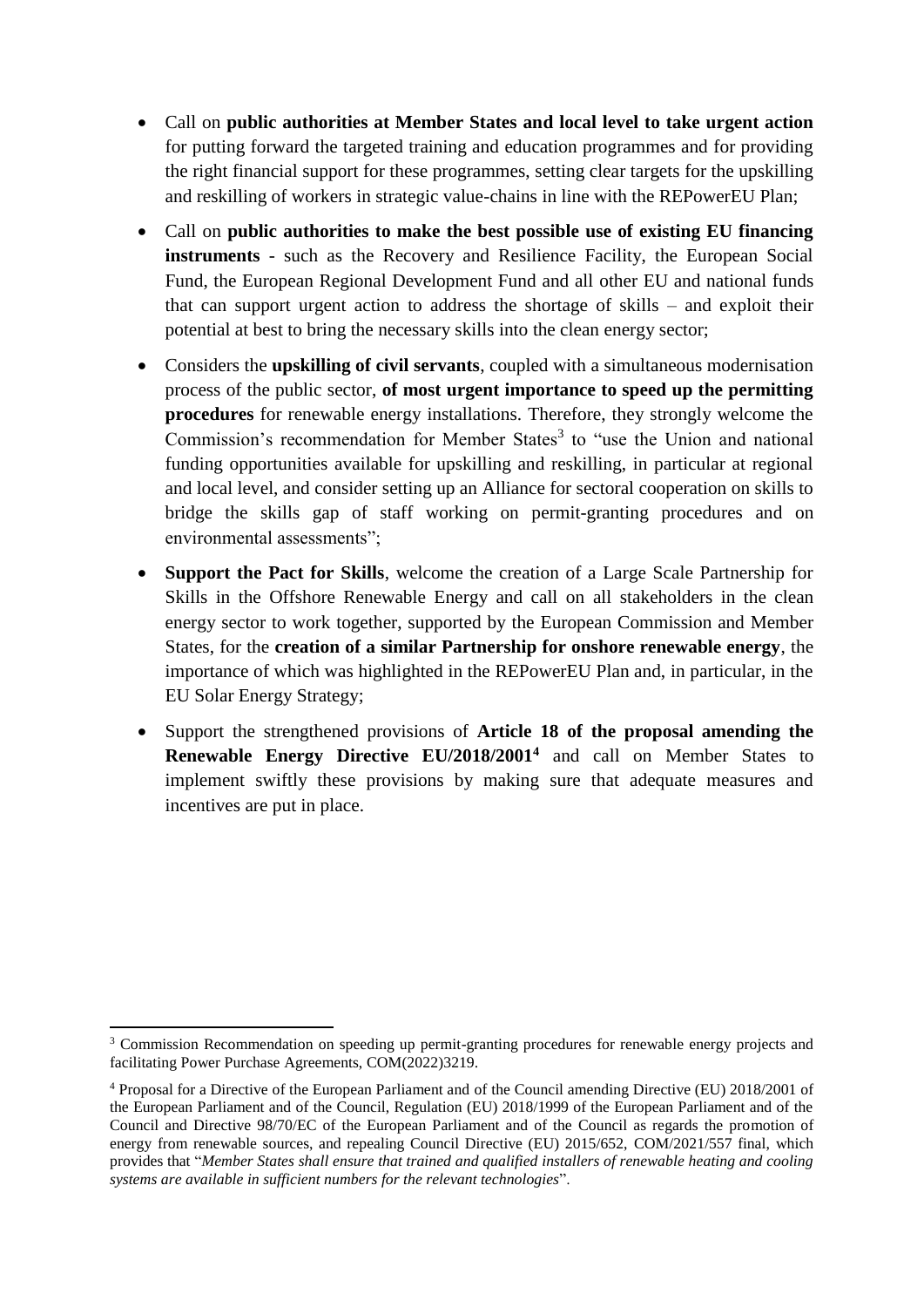## **ANNEX**

#### **Skills and workers needed for the energy transition**

The Clean Energy Industrial Forum, which brings together leaders from the entire spectrum of the clean energy value chain, considers skills as a major topic for discussion and for action. Skills and just transition were already discussed by the Forum at its high-level meeting of 3 December 2021, where its Members provided a first overview of critical aspects and opportunities. That discussion concluded that all stakeholders need to engage on ensuring an adequate number of sufficiently skilled workers covering both public authorities in charge of handling renewable energy dossiers and all the segments of the value chain: from raw material processing to manufacturing, planning, deployment, operation & management and recycling.

The Forum identifies the following main categories of skills that are necessary for the clean energy industry workforce:

- Administrative, legal and technical/digital skills for staff in permitting authorities to process project permits and evaluate environmental impact assessments;
- Skills for the manufacturing of clean energy technologies, including engineering, digital, automation and scientific skills;
- Skills for the design, installation and maintenance of renewable heating and cooling systems;
- Skills for the installation, operation and maintenance of renewable energy technologies;
- Skills linked to the installation, operation and management of district heating and cooling systems;
- Skills for the exploration, prospection, drilling, installation, control and maintenance of geothermal energy plants;
- Renewables planning and project development skills (mainly for municipalities);
- Planning skills for renewable energy developers;
- Offshore and maritime technology skills;
- Circular economy skills;
- Skills to integrate clean energy solutions in buildings, including building-integrated solar energy equipment;
- Skills for the design and management of flexible supply, transmission, distribution and storage infrastructure, to enable high levels of flexible renewable supply 24/7;
- Commercial skills for commercial energy buyers, to increase corporate participation in new and complex renewable electricity markets;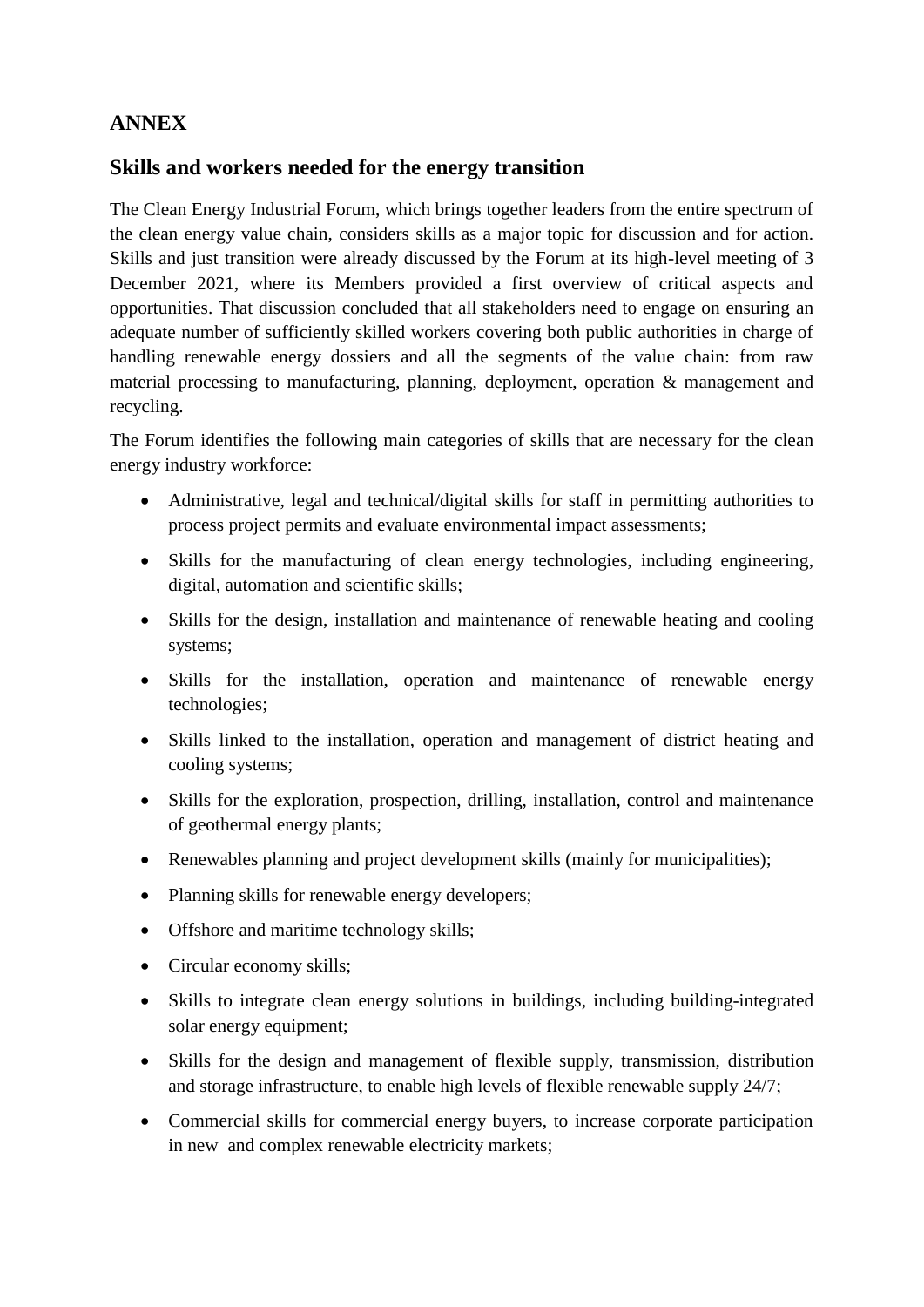Skills related to community engagement, outreach and organisation, as well as coaching for households and local communities on adopting sustainable behavioural change, uptake and ownership of clean energy technologies, project development and professionalization.

Overall, around 1.3 million persons were directly or indirectly employed in the European Union renewable energy sector in 2020. From 2019 to 2020 there was a gross increase of 65 000 jobs (+5.2%), notwithstanding the Covid-19 pandemic.

This number is set to increase following the accelerated deployment of clean energy solutions under Fit for 55 and the REPowerEU Plan. The transition would also generate important social co-benefits, notably by reducing existing socio-economic inequalities, promoting access to affordable energy and mobility, improving air quality, health, and well-being. The renewable energy targets laid down in the proposal to amend the Renewable Energy Directive and the acceleration foreseen under the REPowerEU Plan will be achieved only with a sufficiently numerous, well-trained workforce.

The lack of workers with an adequate background – particularly in technical and in STEM fields - is a potential critical bottleneck for the industry. This is a structural issue that could affect all EU Member States and all sectors of the clean energy industry. It goes beyond the need to upskill or reskill the existing workforce as it stems from a general shortage of professionals with technical and scientific background<sup>5</sup>.

Women accounted only for 32% of the workforce in the renewables sector in 2019. Attracting more women to clean energy related jobs and fostering their representation and retaining them in technical and in STEM fields and later in the related workforce will not only help the industry cope with jobs needs but also support the inclusion of women in these work fields and increase their employment rate. Furthermore, striving for equal employment opportunities for all social categories across EU countries and across firms could further help boost workforce availability to contribute to the energy transition, whilst also improving equity prospects.

The Commission estimates that to realise the employment potential of EU's low-carbon transition, large-scale investments of around EUR 12 billion between 2015 and 2030 will be needed on retraining (reskilling and upskilling).

**.** 

 $5$  To give some examples: it is estimated that 800.000 workers will need to be trained – reskilled or upskilled – and equipped with battery-specific expertise across the batteries value chain; 250 000 people need to acquire skilling and upskilling in the field of offshore renewable energy; the solar heating and cooling sector will require an additional 130 000 skilled workforce, for manufacturing, design, installation and maintenance of solar thermal systems supplying buildings, district heating and industrial processes; about 400 000 workers will have to be trained and upskilled in the heat pump value chain, not including those experts currently working in heat pumps and facing retirement in the next few years.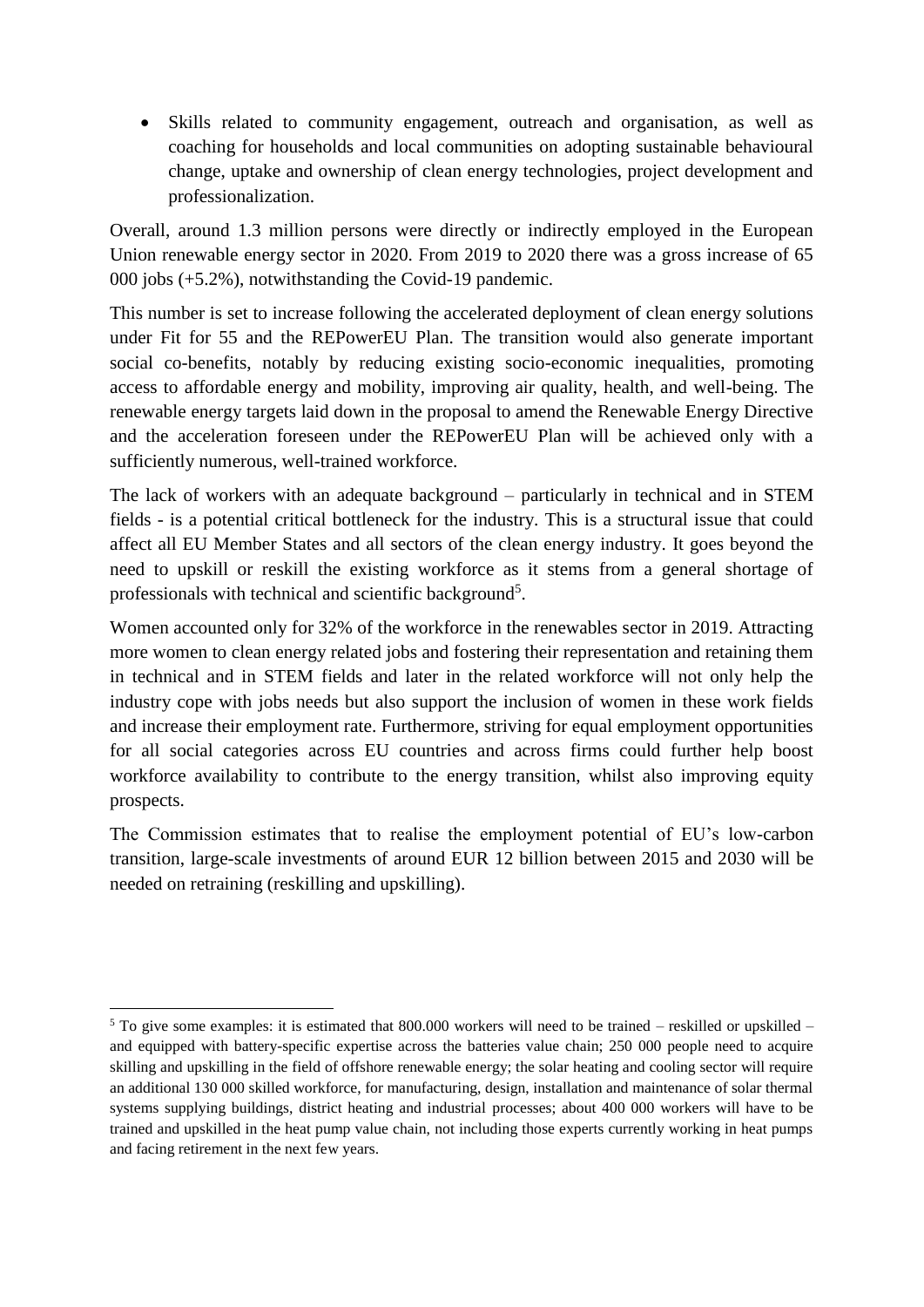## **Education and training needed for the energy transition**

Education and training are fundamental for both providing the basic skills to future workers and reskilling/upskilling the existing workforce, which could transition to the clean energy sector from other industries, including the fossil fuel sector. Skills must be developed at all qualification levels, for technical workers and high-skilled professionals alike, to create new jobs or bring innovation into existing ones.

However, technical education and training pathways, which are indispensable to concretely implement the energy transition, are not always sufficiently developed and generally suffer from a poor image compared to academic education. Vocational education and training as well as technical degrees for the clean energy sector needs to be promoted already from primary education, and reinforced and adapted to meet current skills and workers shortages and avert future ones.

As skills demand evolves in line with the clean energy transition, education and training need to be tailored to these new developments and they need to be made more attractive, especially for students, job seekers and people looking for reskilling opportunities but also for local communities and social economy actors that want to start activities around renewable energy production and energy savings.

In cooperation with industry stakeholders, sufficient amount of apprenticeship opportunities need to be made available, contributing to education and training scheme suitability to market needs. To support reskilling and upskilling, life-long-learning and adult learning schemes need to be developed and implemented. These need to be designed to best suit the needs of recipients (on-site training at work places, free and easily accessible training materials, elearning platforms).

It is also important to foster cross-sectorial education and training, not only between different energy technologies but also between the energy and other sectors, such as transport, buildings and industry.

The clean energy industry represented by the Clean Energy Industrial Forum has already put in place some examples of initiatives aiming to strengthen the skill basis of European workers<sup>6</sup>, but more needs to be done from all relevant actors.

 $\overline{a}$ 

<sup>6</sup> The [#SolarWorks](https://g.co/solarworks) campaign from SolarPower Europe, which raises awareness on growing solar job opportunities in Europe and aims to connect potential solar workers with the right training to get them started. SolarPower Europe is also planning to launch the first online solar jobs platform, connecting job seekers to solar companies and education programmes. The European Master in Renewable Energy (EMRE) and the European Master in Sustainable Energy Management (SESyM) coordinated by EUREC are good examples of postgraduate programmes taught across 9 European countries that offers specialisation on a renewable energy technology of choice. The courses include practical experience in industry and a streamlined programme of 3 semesters, helping engineers from the fossil industry and other related sectors to make a career switch into renewables. The German electrical contractors' sector set up a [new apprenticeship](https://www.zveh.de/news/detailansicht/neuer-ausbildungsberuf-ab-2021-jetzt-nachwuchssuche-starten.html) to train future professionals that can integrate renewable technologies together. The Finnish electrical contractors and wholesalers and trade unions partnered to launch a [new media campaign](https://www-stul-fi.translate.goog/sahkoalan-nakymaton-voima-vetovoimakampanja-starttaa/?_x_tr_sl=fi&_x_tr_tl=en&_x_tr_hl=en&_x_tr_pto=nui,sc) on jobs for the energy transition. They aim to double the number of candidates for electro-tech careers and raise the share of female candidates to 50% by 2030. The German heat pump association in cooperation with the national engineering association VDI have compiled a training program for heat pumps installers. GeoTrainet is the organisation behind the European wide training and certification programme for shallow geothermal installers, specifically designers (those who carry out feasibility